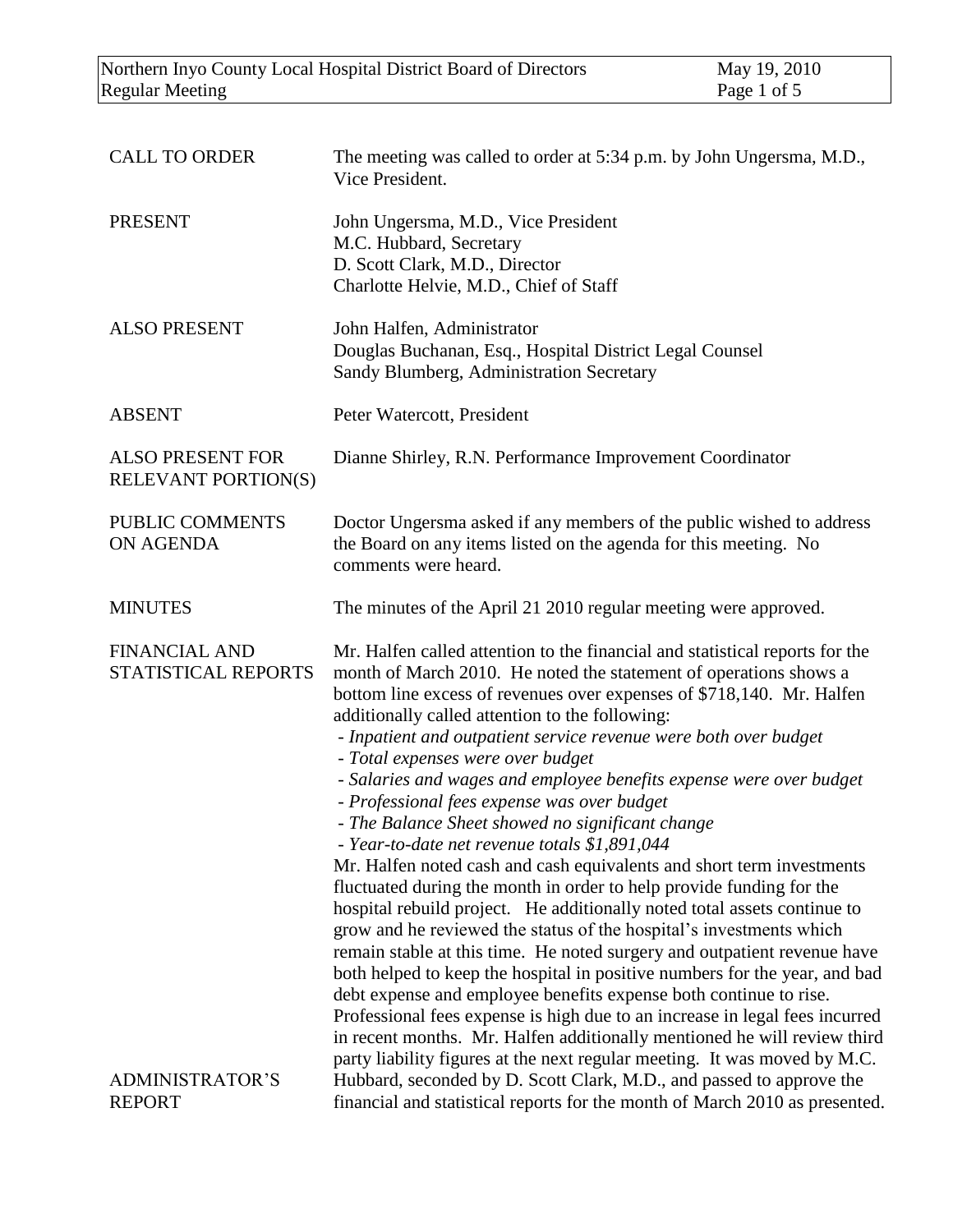| <b>BUILDING UPDATE</b>                                                                       | John Hawes, Project Manager with Turner Construction Company<br>reported structural steel work is progressing and steel welding is now 80%<br>complete. Workers are currently installing the deck for the $2nd$ floor of the<br>new building and work will begin soon on the roof and 1 <sup>st</sup> floor slab. Mr.<br>Hawes also noted construction of the exterior frame of the building will<br>begin soon, and the review of the plumbing plans for the new building<br>was positive. Kathy Sherry, also with Turner Construction additionally<br>reported when the user group meetings being conducted this week are<br>concluded, the design for the new building will essentially be complete. |
|----------------------------------------------------------------------------------------------|---------------------------------------------------------------------------------------------------------------------------------------------------------------------------------------------------------------------------------------------------------------------------------------------------------------------------------------------------------------------------------------------------------------------------------------------------------------------------------------------------------------------------------------------------------------------------------------------------------------------------------------------------------------------------------------------------------|
| <b>SECURITY REPORT</b>                                                                       | Mr. Halfen called attention to the monthly security report which revealed<br>no significant security issues.                                                                                                                                                                                                                                                                                                                                                                                                                                                                                                                                                                                            |
| <b>RAMADAN CLINIC</b><br><b>STATUS</b>                                                       | Mr. Halfen reported that Amr Ramadan M.D.'s Women & Family<br>practice recently received rural health clinic designation, thanks in part to<br>the efforts of Practice Management Supervisor Lisa Harmon, and Rural<br>Health Clinic nurse manager Tracy Aspel, R.N Mr. Halfen additionally<br>noted that 60% of Dr. Ramadan's patients are Medi-Cal patients.                                                                                                                                                                                                                                                                                                                                          |
| <b>STANDARD &amp; POORS</b><br><b>GLOBAL CREDIT</b><br><b>PORTAL</b>                         | Mr. Halfen called attention to a report from Standard & Poor's which<br>explains why the credit impact of Healthcare Reform will take hold<br>slowly, and which also illustrates some of the reasons Northern Inyo<br>Hospital (NIH's) bond rating went down as a result of the negative status<br>associated with conducting business within the State of California.                                                                                                                                                                                                                                                                                                                                  |
| <b>CHIEF OF STAFF</b><br><b>REPORT</b><br>POLICY AND<br><b>PROCEDURE</b><br><b>APPROVALS</b> | Chief of Staff Charlotte Helvie, M.D. reported following careful review<br>and consideration the Medical Executive Committee recommends<br>approval of the hospital-wide policy and procedure titled Warfarin<br>Monitoring Protocol. It was moved by Doctor Clark, seconded by Ms.<br>Hubbard, and passed to approve the Warfarin Monitoring Protocol policy<br>and procedure as presented.                                                                                                                                                                                                                                                                                                            |
|                                                                                              | Doctor Helvie also reported the Medical Executive Committee<br>recommends approval of a second hospital-wide policy and procedure<br>titled Annual Clinic Evaluation; RHC. It was moved by Ms. Hubbard,<br>seconded by Doctor Clark, and passed to approve the hospital-wide policy<br>and procedure titled Annual Clinic Evaluation; RHC as recommended.                                                                                                                                                                                                                                                                                                                                               |
|                                                                                              | Doctor Helvie additionally noted the Medical Staff and appropriate<br>Committees recommend approval of the following standardized<br>procedures submitted for Board review and re-approval:<br>1. General Policy for Rural Health Clinic Nurse Practitioner<br><b>Adult Health Maintenance</b><br>2.<br>3. Obstetric Care<br>4. Pre-Employment Physical Exams<br>5. Medical Screening Examination for the Obstetrical Patient<br>Performed by Registered Nurse                                                                                                                                                                                                                                          |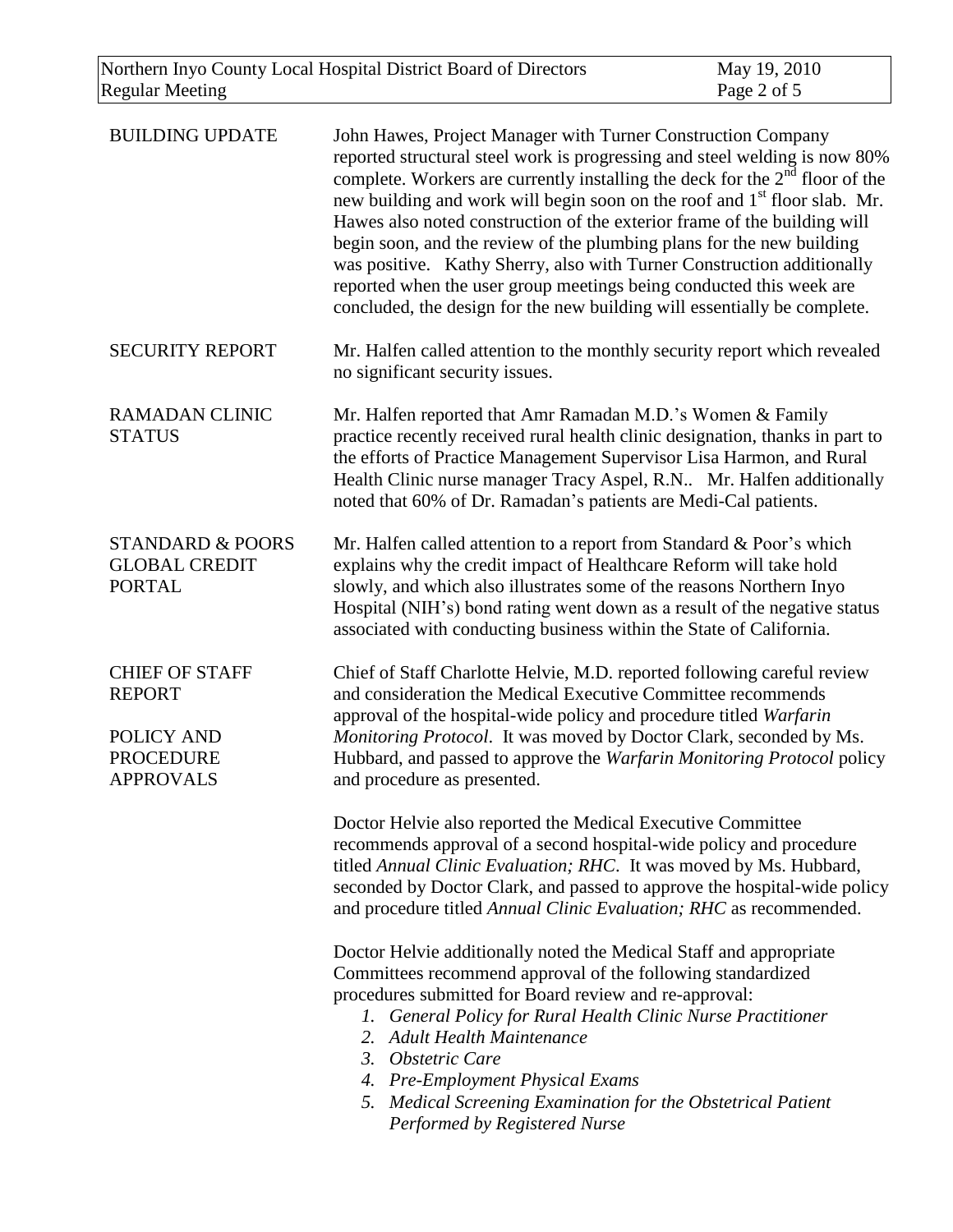|                                                        | Following review of the policies presented it was moved by Ms. Hubbard,<br>seconded by Doctor Clark and passed to approve all five standardized<br>policies and procedures as recommended.                                                                                                                                                                                                                                                                                                                                                                                                                                                                                                                                                                   |  |
|--------------------------------------------------------|--------------------------------------------------------------------------------------------------------------------------------------------------------------------------------------------------------------------------------------------------------------------------------------------------------------------------------------------------------------------------------------------------------------------------------------------------------------------------------------------------------------------------------------------------------------------------------------------------------------------------------------------------------------------------------------------------------------------------------------------------------------|--|
|                                                        | Doctor Helvie additionally reported the Medical Executive Committee<br>recommends approval of the following two policies and procedures which<br>have been re-worded in response to the findings of the Joint Commission<br>during their recently conducted survey:<br>1. Credentialing Health Care Practitioners in the Event of a Disaster<br>2. Medical Staff Peer Review<br>It was moved by Ms. Hubbard, seconded by Doctor Clark, and passed to<br>approve the changes to both policies and procedures as recommended.                                                                                                                                                                                                                                  |  |
|                                                        | Doctor Helvie also noted (as an informational item) that Donna McAuley<br>FNP, CNM will be taking a leave of absence for a period of at least three<br>months.                                                                                                                                                                                                                                                                                                                                                                                                                                                                                                                                                                                               |  |
| <b>OLD BUSINESS</b>                                    | There was no Old Business scheduled for discussion at this meeting.                                                                                                                                                                                                                                                                                                                                                                                                                                                                                                                                                                                                                                                                                          |  |
| <b>NEW BUSINESS</b>                                    |                                                                                                                                                                                                                                                                                                                                                                                                                                                                                                                                                                                                                                                                                                                                                              |  |
| <b>BETA HEALTHCARE</b><br><b>RATES &amp; DIVIDENDS</b> | Mr. Halfen called attention to a letter received from Beta Healthcare<br>Group informing the hospital of its' annual liability insurance claims<br>audit, which shows a surplus (credit) from the prior fiscal year. The<br>surplus can be returned to the hospital in the form of an approximate 5%<br>premium reduction for the upcoming year; or the hospital may receive a<br>cash refund. Following brief discussion it was moved by Ms. Hubbard,<br>seconded by Doctor Clark, and passed to apply the surplus to the<br>hospital's liability insurance premium for the upcoming fiscal year.                                                                                                                                                           |  |
| <b>JACK BURROUGHS;</b><br><b>ACHD</b>                  | Jack Burroughs, Director of Executive Services for the Association of<br>California Healthcare Districts (ACHD) was present to compliment<br>Northern Inyo Hospital on being fiscally sound during difficult economic<br>times, and on management's understanding of the importance of having a<br>net income from hospital operations. Mr. Burroughs distributed a<br>comparison of California Healthcare Districts which shows Northern Inyo<br>Hospital as having the third highest income from operations in the State in<br>spite of its small size, and stated he considers NIH to be a "shining"<br>example" of fiscally responsible Health Care Districts, which he often<br>refers to as a hospital that other Districts should attempt to emulate. |  |
| <b>DISTRICT BOARD</b><br><b>VACANCY</b>                | Mr. Halfen noted that following the resignation of Board Treasurer<br>Michael Phillips, M.D., the Board has until June 20 2010 to fill the<br>vacancy for Zone II of the District. Mr. Halfen stated that to date three<br>residents have shown an interest in representing Zone II, and one of those<br>persons, Ms. Denise Hayden, was present at this meeting. Dr. Ungersma<br>welcomed Ms. Hayden on behalf of the Board, and noted that Mr. Halfen                                                                                                                                                                                                                                                                                                      |  |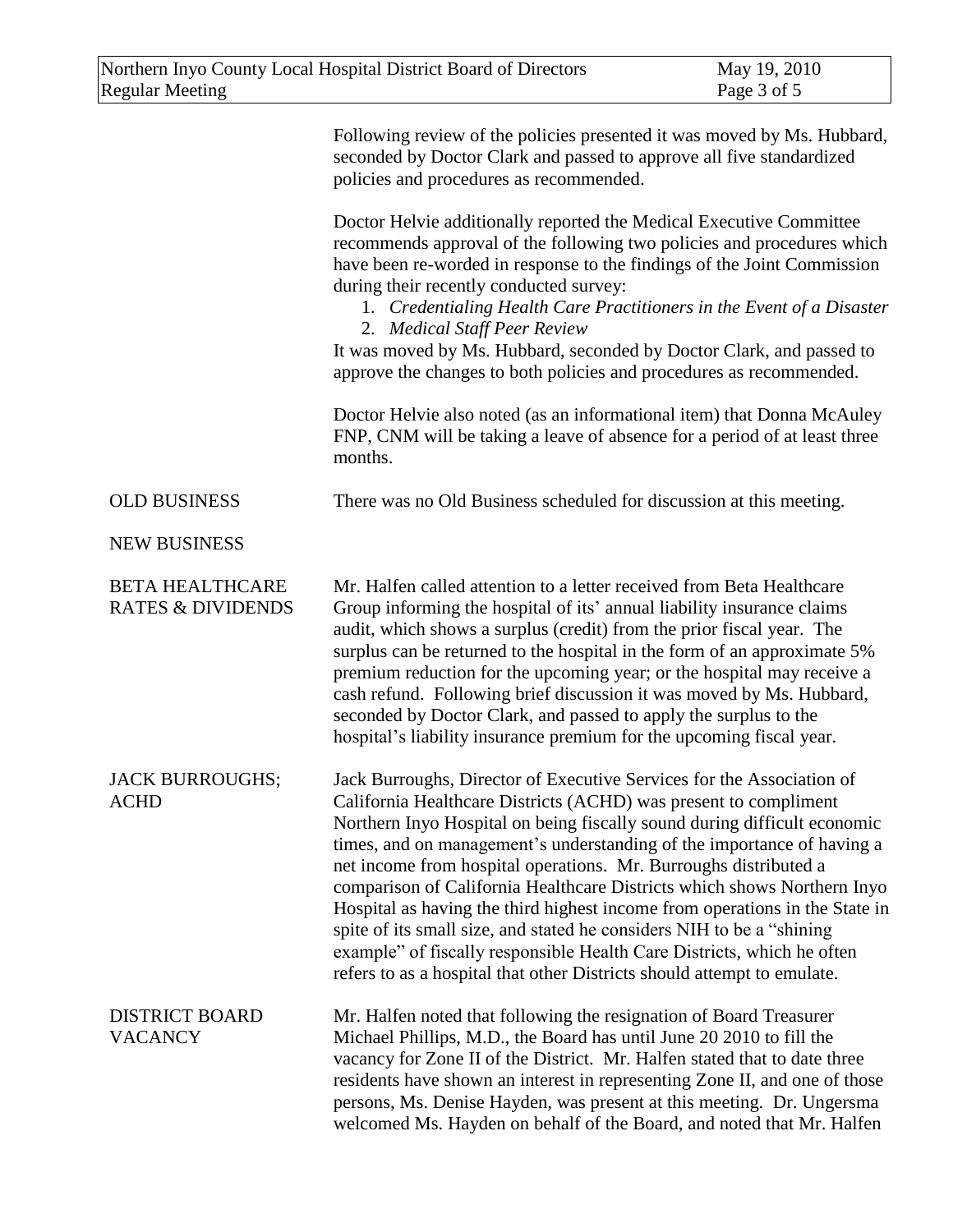| Northern Inyo County Local Hospital District Board of Directors |                                                                                                                                                                                                                                                                                                                                                                                                                                                                                                                                                                                                                                                                                                                                                                                                                                                                                                                                                                                                                                                                                                                                                                                                                                                                                                                                                                                                                                                                                                                                                                                                                                                                                                                                                                                                                                                                                                                                                                                                                                                                                  | May 19, 2010 |
|-----------------------------------------------------------------|----------------------------------------------------------------------------------------------------------------------------------------------------------------------------------------------------------------------------------------------------------------------------------------------------------------------------------------------------------------------------------------------------------------------------------------------------------------------------------------------------------------------------------------------------------------------------------------------------------------------------------------------------------------------------------------------------------------------------------------------------------------------------------------------------------------------------------------------------------------------------------------------------------------------------------------------------------------------------------------------------------------------------------------------------------------------------------------------------------------------------------------------------------------------------------------------------------------------------------------------------------------------------------------------------------------------------------------------------------------------------------------------------------------------------------------------------------------------------------------------------------------------------------------------------------------------------------------------------------------------------------------------------------------------------------------------------------------------------------------------------------------------------------------------------------------------------------------------------------------------------------------------------------------------------------------------------------------------------------------------------------------------------------------------------------------------------------|--------------|
| <b>Regular Meeting</b>                                          |                                                                                                                                                                                                                                                                                                                                                                                                                                                                                                                                                                                                                                                                                                                                                                                                                                                                                                                                                                                                                                                                                                                                                                                                                                                                                                                                                                                                                                                                                                                                                                                                                                                                                                                                                                                                                                                                                                                                                                                                                                                                                  | Page 4 of 5  |
|                                                                 | will first meet with each of the interested parties, then appointments will<br>be set up for the candidates to be interviewed by the District Board.                                                                                                                                                                                                                                                                                                                                                                                                                                                                                                                                                                                                                                                                                                                                                                                                                                                                                                                                                                                                                                                                                                                                                                                                                                                                                                                                                                                                                                                                                                                                                                                                                                                                                                                                                                                                                                                                                                                             |              |
| <b>OMNICELL BAR CODE</b><br><b>SYSTEM</b>                       | Pharmacy Director Jillene Freis, RPH called attention to a proposal to<br>purchase a medication bar-coding system for the Pharmacy Department at<br>a cost of \$40,725. Ms. Freis noted the importance of a bar-coding system<br>in the prevention of patient medication errors, and noted pharmacy and<br>nursing committees both recommend the purchase in the interest of<br>patient safety. Following review of the proposal (which also involves an<br>additional \$12,600 cost for annual maintenance and service fees) it was<br>moved by Doctor Clark, seconded by Ms. Hubbard, and passed to approve<br>the purchase of the Omnicell bar-coding system as requested.                                                                                                                                                                                                                                                                                                                                                                                                                                                                                                                                                                                                                                                                                                                                                                                                                                                                                                                                                                                                                                                                                                                                                                                                                                                                                                                                                                                                    |              |
| 2010-2011 FISCAL YEAR<br><b>BUDGET</b>                          | Mr. Halfen called attention to the following eleven Budget Assumptions<br>for the 2010-2011 fiscal year:<br>1. No change in patient activity will be budgeted for FY 2011. The<br>current YTD Average Daily Census is 9.63 patients.<br>2. There will be no budget change in the payer mix or services from<br>current operations.<br>3. Other Operating Revenue will include \$956,513 from the District<br>for Debt Service payments on the 2005 General Obligation Bond.<br>4. The cost of supplies, purchased services, and miscellaneous<br>expenses will increase at a 5.5% inflation rate.<br>5. Wages and salaries will increase by 1.0% for a cost of living<br>adjustment effective with the first payroll in July 2010. Total<br>wages will increase an additional 3.8% for anniversary (step)<br>increases and wage adjustments.<br>6. It is expected that employee benefits will run about 62% of Wages<br>and Salaries.<br>7. The hospital's operating reserves (not including the building<br>fund(s)) will decline to about $$10,000,000$ , producing a budgeted<br>interest income of \$200,000 (average 2% yields.)<br>8. Capital expenditures will be budgeted at \$.5M excluding the<br>building project and related capital purchases.<br>9. A 6.0% across-the-board rate increase (effective 7-01-2010) and<br>other focused rate adjustments that would net another 1.0% in net<br>increases.<br>10. This budget includes the lease expense of the temporary buildings<br>(modulars) of \$502,713.<br>11. This budget includes the added depreciation of the two new<br>permanent buildings of \$430,890.<br>Mr. Halfen reviewed each of the budget assumptions and noted the budget<br>has basically remained the same for the last nine years. He noted a<br>sizeable expenditure for a new MRI coil should be expected, and<br>information on that expenditure will be presented to the Board at a future<br>meeting. Following review of the information provided it was moved by<br>Doctor Clark, seconded by Ms. Hubbard, and passed to approve the |              |